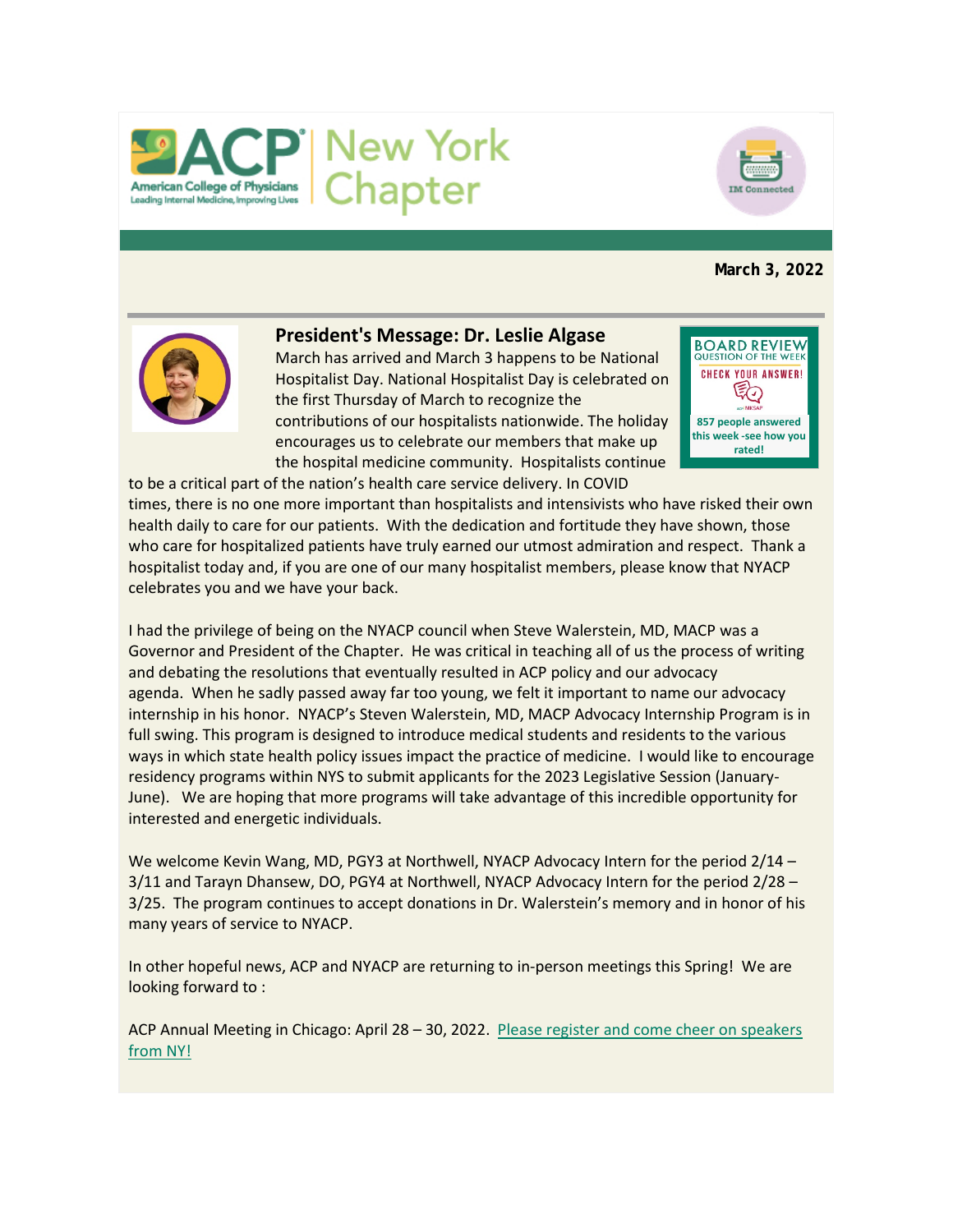ACP Leadership Day in Washington DC: May 17 – 18, 2022

NYACP Resident and Medical Student Forum in Albany: May 27, 2022

We are also excited to be planning our NYACP Annual Scientific Meeting in Westchester: November 5, 2022

Our hearts and prayers go out to the people of Ukraine at this horrific time. Please take good care of yourselves and stay safe!

Leslie

**Update or Submit Your Application for the Public Service Loan Forgiveness (PSLF) Program**

In 2021, the U.S. Department of Education released [executive](https://www.votervoice.net/BroadcastLinks/thMUmzRuKHls3mMZZ7TXhg)  [actions](https://www.votervoice.net/BroadcastLinks/thMUmzRuKHls3mMZZ7TXhg) to ease the application and approval process for borrowers who want to take advantage of the federal Public Service Loan

Federal Student Aid

Forgiveness (PSLF) program, which forgives the remaining balance on direct loans after the borrower makes 120 qualifying monthly payments under a qualifying repayment plan while working full-time for a qualifying employer such as a 501(c)(3) nonprofit organization, government organization and/or other not-for-profit organization that provides certain types of qualifying public service. Military service also qualifies. In addition, for many, their time in residency counts toward qualified employment, as the majority of training programs are in public or nonprofit 501(c)(3) hospitals.

A new limited waiver will help an estimated 550,000-plus borrowers who previously consolidated their federal student loans see their progress toward forgiveness grow automatically. Through the limited waiver, the Department of Education will be offering a temporary opportunity to give borrowers credit for prior payments they made that would not otherwise count toward the Public Service Loan Forgiveness program. Any prior payments made while working for a qualifying employer will count as a qualifying payment, regardless of loan type or repayment plan.

The waiver will run through Oct. 31, 2022, so current applicants should check in with the Department of Education [website](https://www.votervoice.net/BroadcastLinks/thMUmzRuKHls3mMZZ7TXhg) and make sure their contact information and other information are up to date. In addition, those who have direct loans but have not yet applied for the program can also apply by the Oct. 31, 2022, deadline.

## **Governor Hochul's Budget Proposes to Raise Medicaid E & M Codes to 70% Medicare Rate**

NYS DOH presented an overview of the 2022-23 Executive Budget summarizing proposals for health care expenditures. In the summary, DOH staff noted that this year's budget proposal includes an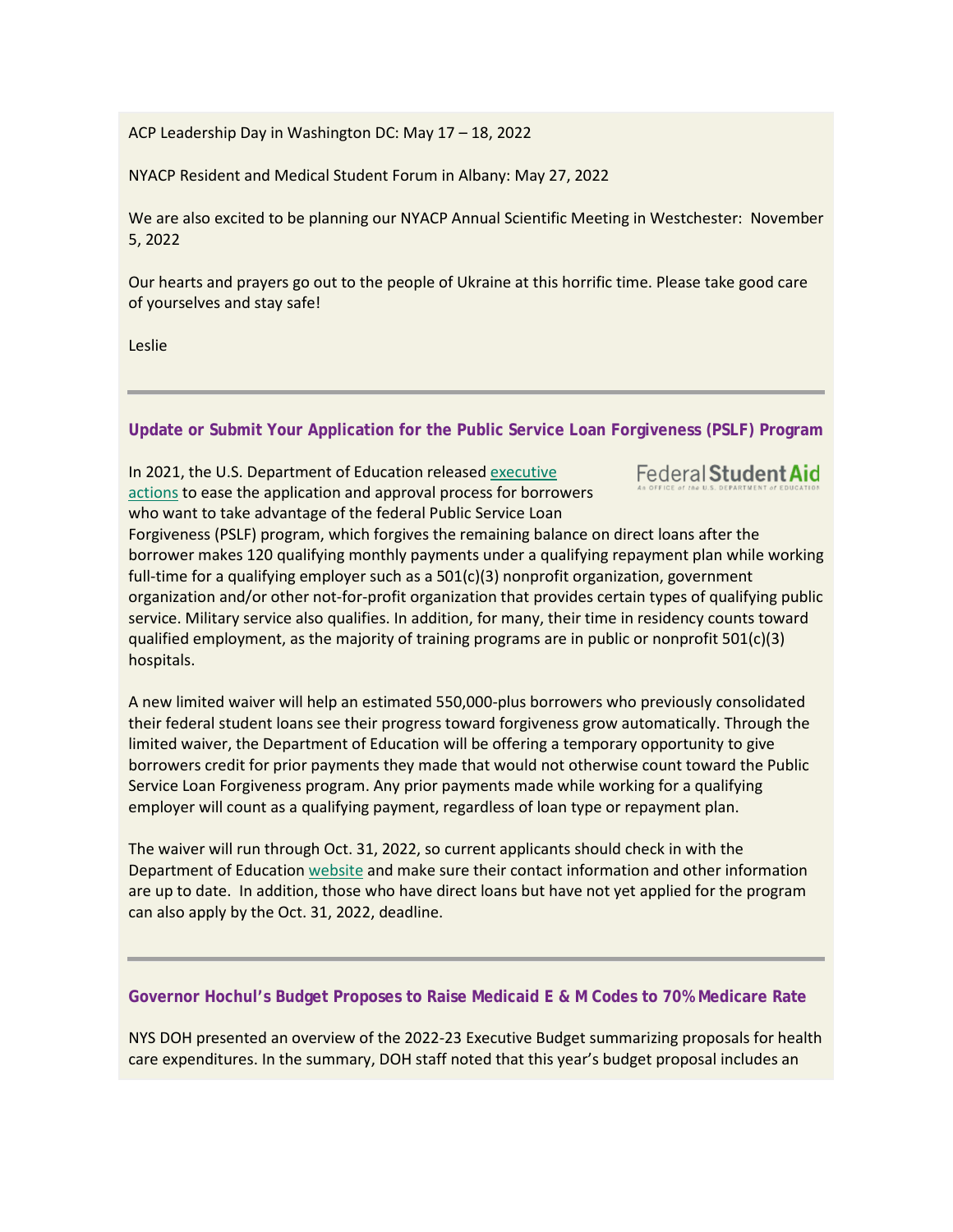increase in payments for physicians providing care to Medicaid fee-for-service patients to 70% of Medicare. Summary details are included below.

| <b>Promote Access to Primary Care</b>                                                                                                                                                                                                                                                   |                      |                      |  |
|-----------------------------------------------------------------------------------------------------------------------------------------------------------------------------------------------------------------------------------------------------------------------------------------|----------------------|----------------------|--|
| • Invests in primary care by benchmarking Medicaid fee-for-service physician<br>reimbursement rates for Evaluation & Management and Medicine codes to 70% of<br>current Medicare reimbursement rates.                                                                                   |                      |                      |  |
| • Medicaid reimbursement rates for most physician services have not been updated<br>since 2009 - Increased rates will incentivize providers, including primary care<br>providers, to increase their participation with Medicaid, which will improve access to<br>primary care services. |                      |                      |  |
| • SFY 2022-23 costs are prorated based on a July 1, 2022 implementation date.                                                                                                                                                                                                           |                      |                      |  |
|                                                                                                                                                                                                                                                                                         | 2022-23 State Impact | 2023-24 State Impact |  |
|                                                                                                                                                                                                                                                                                         | \$4.93M              | \$6.60M              |  |
| February 2022                                                                                                                                                                                                                                                                           |                      |                      |  |

#### **2022 Spring ACP Board of Governor Resolutions - NYACP Seeks Member Input**

NYACP Governors request your input on the proposed resolutions to be acted on at the ACP Board of Governors (BOG) Spring meeting in April 2022.



By March 7, 2022, please review the [ACP BOG Spring 2022 Resolutions](https://www.votervoice.net/BroadcastLinks/JaLsI3Hh-C-9BgLAPD_DfA) and submit comments [via the online response form.](https://www.votervoice.net/BroadcastLinks/TaEWecG41HyDahBZXumCvQ) You may select: Support; Do Not Support; or Support with Amendment. If you select support with an amendment, you will be asked to enter a specific language to be added or deleted.

We value your input and remind you to consider submitting your own ideas for new resolutions to [be presented to the Chapter at any time.](https://www.votervoice.net/BroadcastLinks/diE7ozhFM2fu_Dd0yfRi-g) We look forward to hearing from you!

## **Enroll in the Advocates for Internal Medicine Network (AIMn)**

Join more than 15,000 colleagues in the AIMn program in advocating for the interests of internal medicine in Washington, D.C. By joining, you will receive legislative updates on key policy issues and engage in outreach to your federal lawmakers. If you are already an AIMn member, you do not need to register again. Sign up here: <http://cqrcengage.com/acplac/app/register?3&m=13815>

**Advocates for Internal Medicine Network**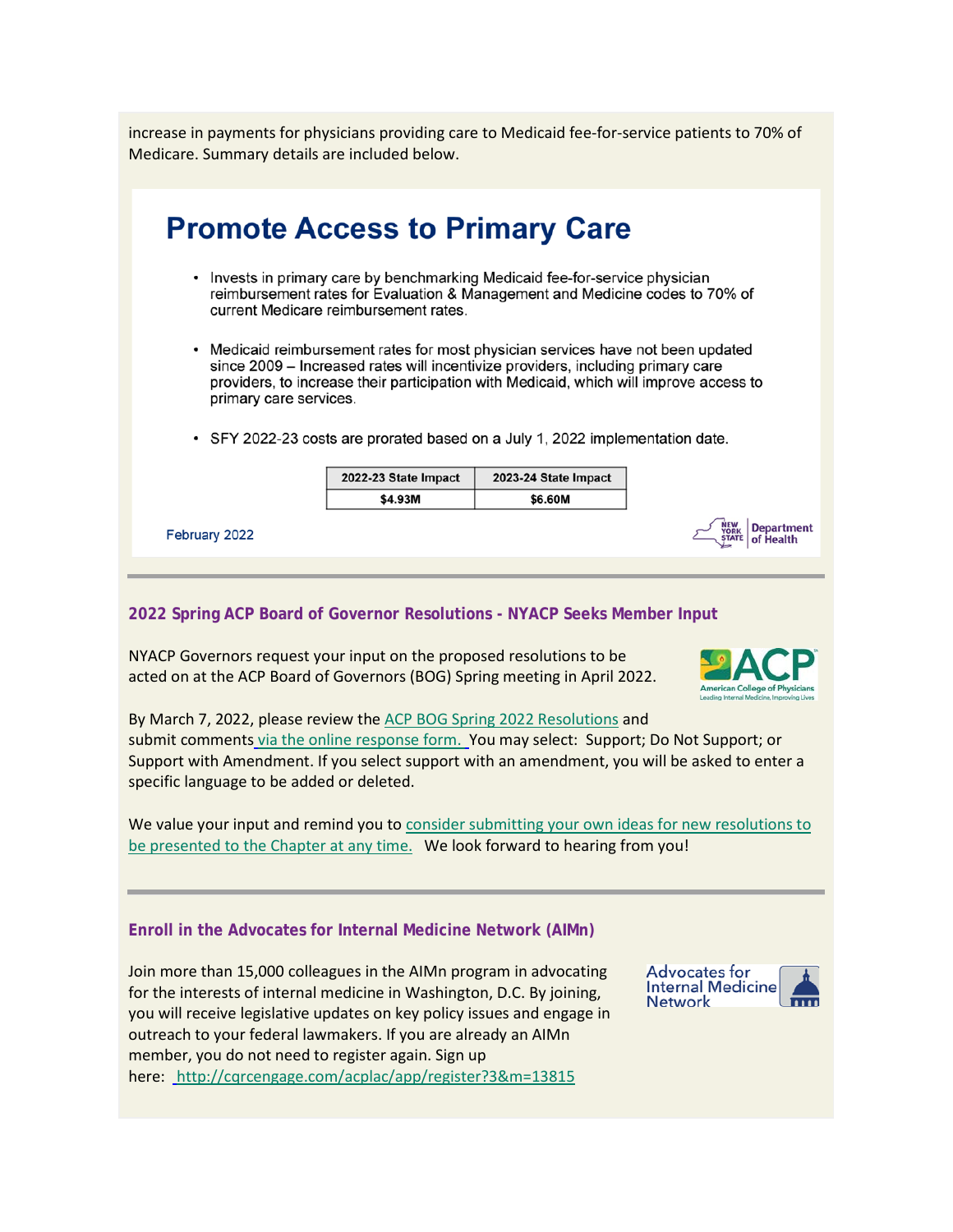

## **Interested in Starting a WiRL (Women in Residency Life) Program at your Institution -Here's how:**

Women in Residency Life (WiRL) was established by two senior (PGY-2) residents, Dr. Alexandra Goodman and Dr. Fathima Keshia Dr. Fathima **Contained a Community Contained Account of the Contained Account of the Contained Account of the Contains Suhail Suhail <b>Suhail** Suhail from SUNY Upstate Medical University. They started a discussion about their career goals, aspirations, home life, and



everyday challenges women face while pursuing a career in medicine. They also recognized other residents who felt the same way. Dr. Suhail and Dr. Goodman gave an elevator pitch of their idea to leadership in their residency program, department and institute. They gained support and approval to start a women's support group for residents, also known as WiRL in 2019.

These two senior residents, along with the support of their training program, mentors, and other co-residents, spearheaded a group that stood for creating awareness regarding gender disparity and prioritizing the institutions' connection with the surrounding community. The group aims to increase productivity, collaboration, mentoring, and networking amongst women, in order to advance their careers amidst everyday challenges.

In December 2021, WiRL elected its third board of members and established its first board of trustees. WiRL is a platform to support women in residency to have stimulating, yet tough, conversations pertaining to women's experiences within the medical community. WiRL strives to serve as a source of support and guidance for women looking to advance their careers, serve as mentors, and give back to the community.

WiRL has successfully run 8 fundraisers, 12 professional development workshops, established mentoring programs with the youth in the community and held a gratitude campaign for residents during the pandemic. WiRL has successfully launched a second WiRL Chapter with Allegheny General Hospital in Pittsburgh, PA in January 2020. Starting a WiRL at your institution will serve as a source of support and an outlet for residents during some of their toughest years of training, and in doing so, will allow for increased community and institutional involvement.

We encourage you to reach out to Dr. Suhail and Dr. Goodman throug[h upstatewirl@gmail.com](mailto:upstatewirl@gmail.com) or their personal email addresse[s suhailf@upstate.edu](mailto:suhailf@upstate.edu) an[d goodmana@upstate.edu.](mailto:goodmana@upstate.edu) You can follow them on Instagram: @upstate\_wirl, Twitter[: @upstatewirl,](https://www.votervoice.net/BroadcastLinks/E1juW4wjDVTeYHW_21n_WQ) Facebook: [WiRL Upstate,](https://www.votervoice.net/BroadcastLinks/n4QiWILWCFC1iJ2LElTEWw) or check out [their website.](https://www.votervoice.net/BroadcastLinks/wDZXIrBiYi-uDxLi0ehh6A) Please see the [Twelve steps](https://www.votervoice.net/BroadcastLinks/WOMU0ov9vNKxrxW37V1PYg) to starting a support group for women resident physicians and a recent webinar [hosted by the NYACP.](https://www.votervoice.net/BroadcastLinks/0GCFAnWI7hngrul0N_XZJQ)

## **[Upcoming Events](https://www.votervoice.net/BroadcastLinks/JeShCIuqKLVVK9hHNtbKrg)**

*Hosted by: Oregon Chapter ACP, Southern California Region III Chapter ACP, Cascade State Medical Association - Oregon, Golden State Medical Association - California*



**Race and Kidney Function: Understanding Historical Context**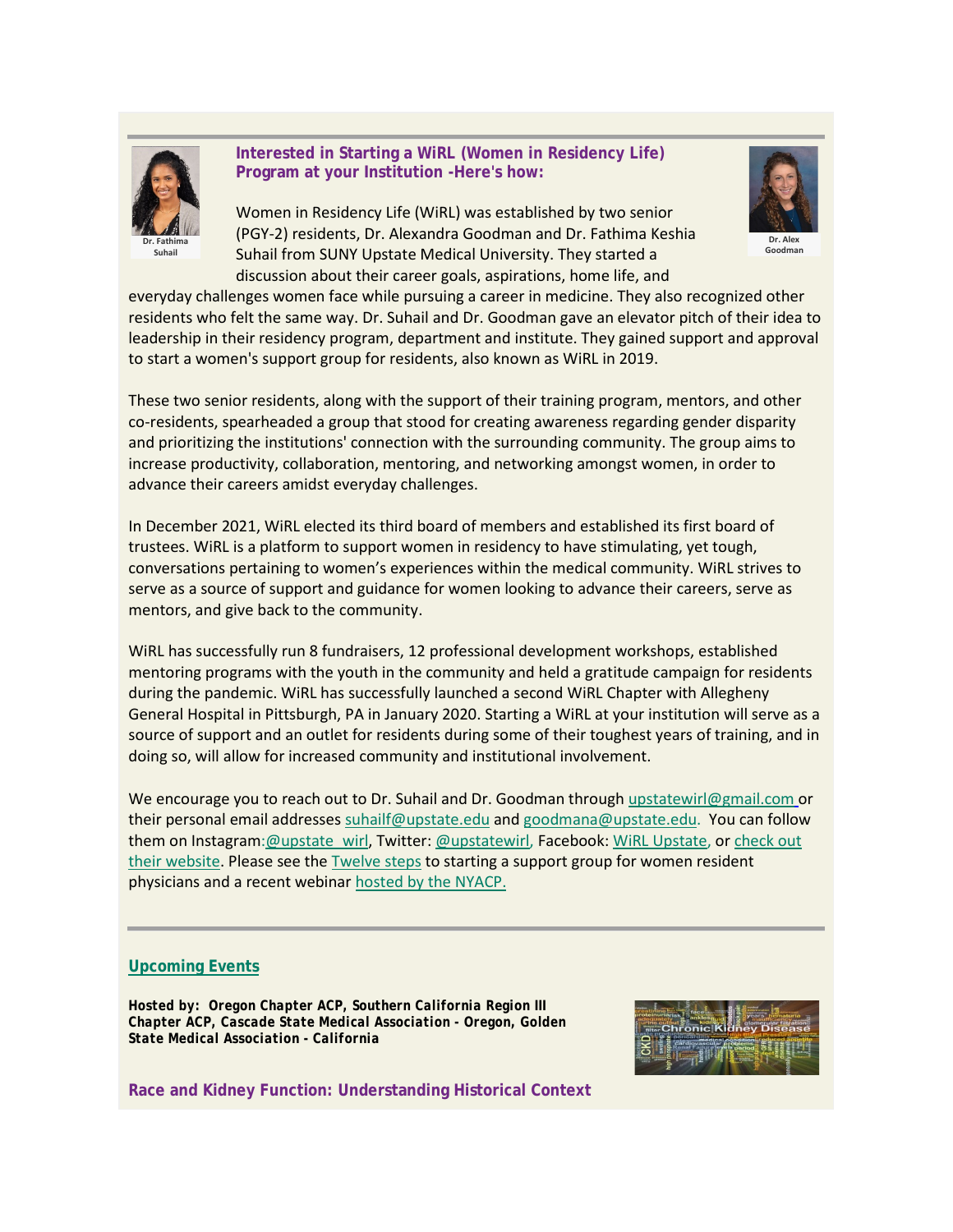#### **and the Science to Move Forward** *Earn 1.5 CME Credits*

#### **Wednesday, March 9, 2022 / 9:30 pm - 11:30 PM**

Join us for an evening session designed as a source of knowledge surrounding the underpinning of the use of race in cornerstone medical calculation in the use of creatinine clearance, aka kidney function. Learn the implications of the use of race-based calculations on the health of minority populations and the current health disparities that exist with respect to diagnosis of CKD, dialysis initiation and kidney transplantation rates.

Target audience includes: General and Subspecialty Internists, Hospitalists, Family Medicine, and other Health Care Professionals. Medical Students and Residents in-training are welcome!

**[More Details](https://www.votervoice.net/BroadcastLinks/_fH5y1hEtdfVk_Pw4FR17w) [Registration](https://www.votervoice.net/BroadcastLinks/PeTtEazX9NKAqfVgvDcPzQ)**

#### **Small Feedings of the Soul: Readings and Reflections**

**Thursday, March 17, 2022 / 7:00 - 8:15 pm** March's Theme: Stories from Medicine

Readings and Guest Authors: Michael LaCombe, MD, MACP - Associate Editor for 'On Being A Doctor' Readings will be shared closer to the event date.

[Titles of the stories to be read and discussed include:](https://www.votervoice.net/BroadcastLinks/u5Q5qfid19bVPUiFBlwCXA)

- Diagnosis
- An Innocent Tale
- Left-handed Favor
- The Academician
- Entertaining Angels Unaware

Facilitated by: Lynn Cleary, MD, MACP Program Directors: Nandini Anandu, MD, FACP, Lynn Cleary, MD, MACP, and Cori Salvit, MD, FACP

**[Registration](https://www.votervoice.net/BroadcastLinks/KpEOkiYwaoYlUGafYlQFTA)**

**Zoom Session: Story/Talent Slam for Trainee's "Expressions in Medicine"**